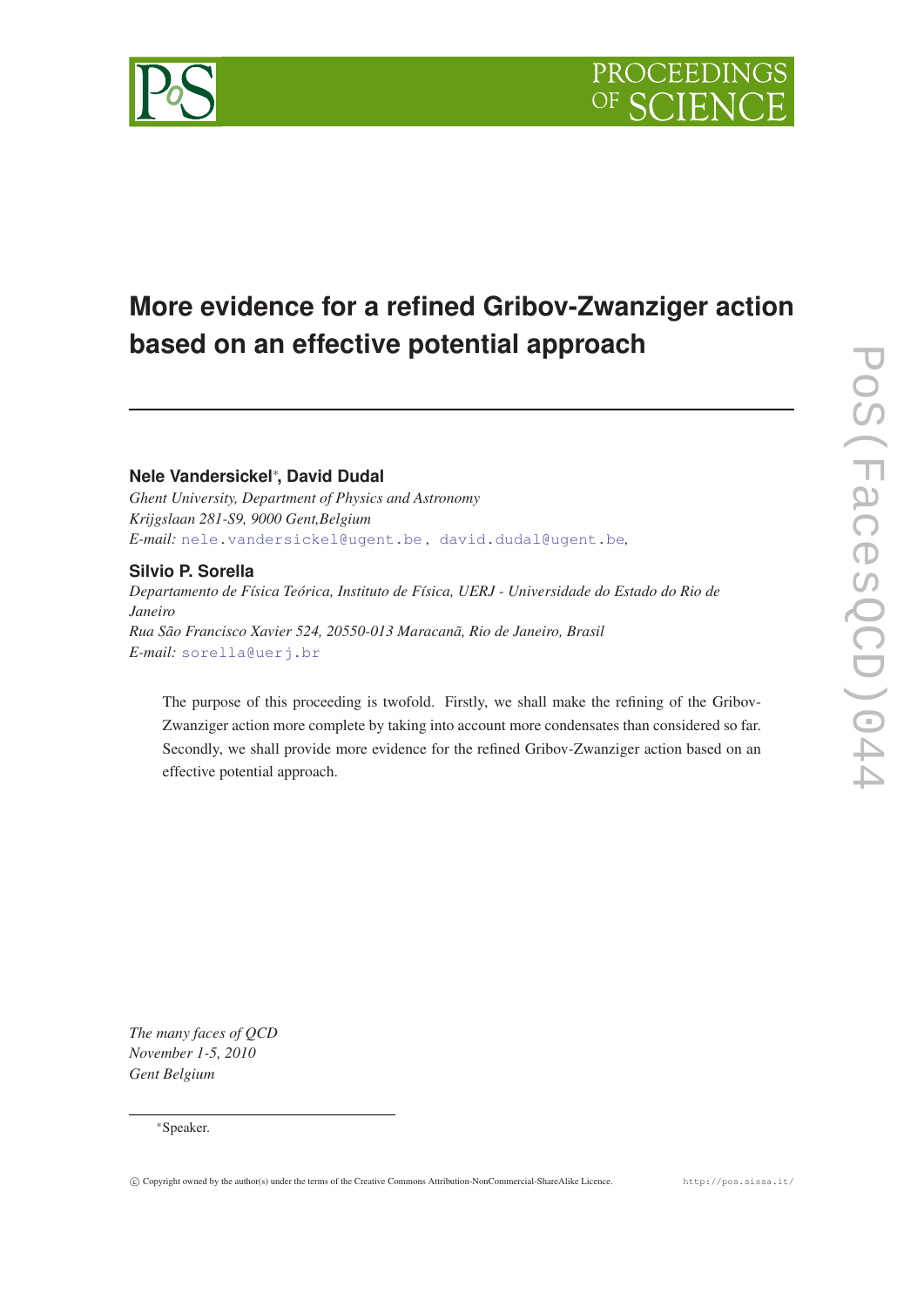## 1. Introduction

The infrared behavior of propagators has received a lot of interest in recent years. Many of the discussions have evolved around the zero momentum value of the gluon propagator and the enhancement of the ghost. Until recently, the lattice calculations and analytical approaches agreed on a vanishing gluon propagator at zero momentum and a ghost propagator which is infrared enhanced. One particular model, the Gribov-Zwanziger framework, which takes into account Gribov copies, also agreed on this behavior. However, in the last couple of years, the understanding of the behavior of the propagators has changed dramatically. The common believe is now that the ghost propagator is not enhanced and the gluon propagator attains a finite nonvanishing value at zero momentum. Such propagators were found by lattice as well as by many analytical approaches [[1](#page-7-0), [2,](#page-7-0) [3,](#page-7-0) [4,](#page-7-0) [5,](#page-7-0) [6\]](#page-7-0). In particular, in the Gribov-Zwanziger framework, the new behavior of the ghost and gluon propagator was explained by taking into account the existence of a certain dimension 2 condensate. This framework was called the refined Gribov-Zwanziger framework [\[7,](#page-7-0) [8\]](#page-7-0).

The condensate of interest in the refined GZ action stems from a BRST invariant operator of dimension  $d = 2$ . However, as is well known, the GZ action breaks BRST symmetry, so there is no reason to a priori investigate only BRST invariant operators. In fact, more  $d = 2$  condensates can be investigated without spoiling the renormalizability. These condensates are dynamical objects, giving rise to dynamical mass scales. To get an estimate for the latter, we have to compose the effective potential and look for the minimum of this potential. We shall do this for the first time, our aim being that of providing evidence that these condensates are in fact present.

## 2. The Gribov-Zwanziger action

Let us start by reviewing the Gribov-Zwanziger action. The Yang-Mills action is given by

$$
S_{\rm YM} = \frac{1}{4} \int d^4 x F^a_{\mu\nu} F^a_{\mu\nu} \,. \tag{2.1}
$$

However, the Yang-Mills action needs to be gauge fixed in order to define the path integral, as else, it is ill-defined. This can be done with the Faddeev-Popov action which, in the Landau gauge,  $\partial_{\mu}A_{\mu}=0$ , reads

$$
S_{\rm FP} = S_{\rm YM} + S_{\rm gf} \,,\tag{2.2}
$$

with

$$
S_{\rm gf} = \int d^4x \left( b^a \partial_\mu A^a_\mu + \overline{c}^a \partial_\mu D^{ab}_\mu c^b \right) , \qquad (2.3)
$$

being the gauge fixing part. This action enjoys BRST symmetry, given by

$$
sA^a_\mu = -\left(D_\mu c\right)^a, \quad sc^a = \frac{1}{2}gf^{abc}c^bc^c, \quad s\overline{c}^a = b^a, \quad sb^a = 0, \quad s^2 = 0,\tag{2.4}
$$

which is important to prove perturbative unitarity and renormalizability. However, as shown by Gribov, this gauge fixing suffers from Gribov copies [\[9\]](#page-7-0). If we take e.g. the Landau gauge,  $\partial_{\mu}A_{\mu} =$ 0, it is very easy to show that there exist gauge equivalent fields  $A'_\mu$  also fulfilling the Landau gauge  $\partial_{\mu}A'_{\mu} = 0$  when having zero modes of the Faddeev-Popov operator

$$
\mathcal{M}^{ab} = -\partial_{\mu}D_{\mu}^{ab} = -\partial_{\mu}(\partial_{\mu}\delta^{ab} - gf^{abc}A_{\mu}^{c})\,. \tag{2.5}
$$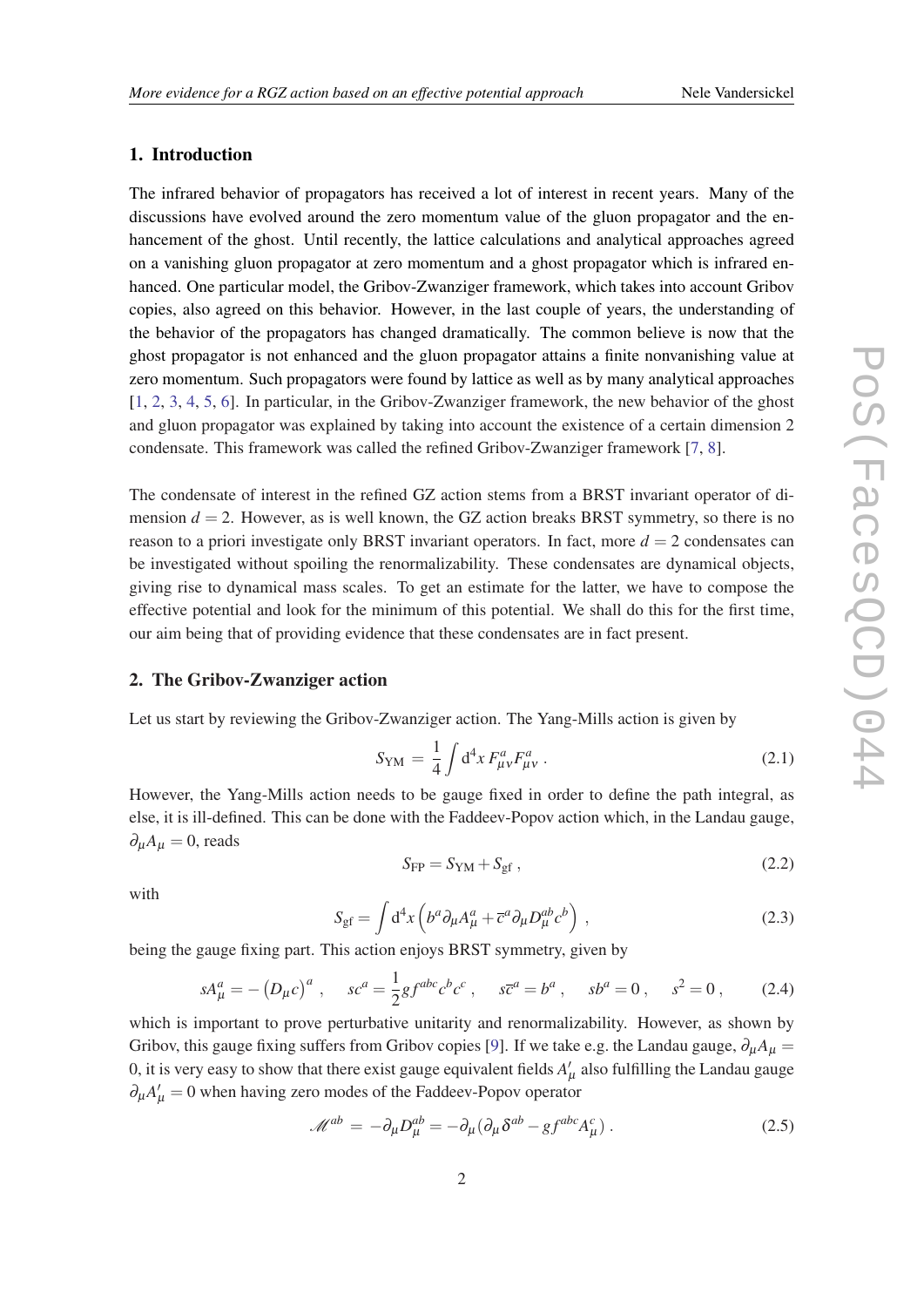<span id="page-2-0"></span>Therefore, Gribov proposed to restrict the region of integration in the path integral to  $\Omega$ ,

$$
\Omega = \left\{ A_{\mu} | \partial_{\mu} A_{\mu} = 0, \mathscr{M} > 0 \right\} \,, \tag{2.6}
$$

the region which is free of zero modes of the Faddeev-Popov operator  $\mathcal{M}^{ab}$ . Unfortunately, it is not so difficult to show that there are still Gribov copies inside the Gribov region, as first proven in [\[10](#page-7-0)]. In 1989, Zwanziger implemented this restriction to the Gribov region to all orders: the Gribov-Zwanziger action was born [\[11\]](#page-7-0). We present immediately the localized version of this action, namely

$$
S_{\rm GZ} = S_{\rm FP} + S_0 + S_{\gamma} \,,\tag{2.7}
$$

with *S*<sub>FP</sub> the usual Faddeev-Popov action,

$$
S_{\rm FP} = \frac{1}{4} \int d^4x F^a_{\mu\nu} F^a_{\mu\nu} + \int d^4x \left( b^a \partial_\mu A^a_\mu + \overline{c}^a \partial_\mu D^{ab}_\mu c^b \right) , \qquad (2.8)
$$

and  $S_0$  and  $S_\gamma$  given by

$$
S_0 = \int d^4x \left( \overline{\varphi}^{ac}_{\mu} \mathscr{M}^{ab} \varphi^{bc}_{\mu} - \overline{\omega}^{ac}_{\mu} \mathscr{M}^{ab} \omega^{bc}_{\mu} \right) ,
$$
  
\n
$$
S_{\gamma} = -\gamma^2 g \int d^4x \left( f^{abc} (\varphi^{bc}_{\mu} + \overline{\varphi}^{bc}_{\mu}) A^a_{\mu} + \frac{d}{g} (N^2 - 1) \gamma^2 \right) .
$$

The fields  $(\overline{\varphi}_{\mu}^{ac})$  $\phi_{\mu}^{ac}, \phi_{\mu}^{ac}$ ) are a pair of complex conjugate bosonic fields, while  $(\overline{\omega}_{\mu}^{ac}, \omega_{\mu}^{ac})$  are anticommuting fields.  $\gamma$  is not free, but fixed by the horizon condition,

$$
\frac{\partial \Gamma}{\partial \gamma} = 0 \,, \tag{2.9}
$$

whereby  $\Gamma$  is the quantum action defined as,

$$
e^{-\Gamma} = \int [d\phi]e^{-S},\qquad(2.10)
$$

and  $\left[\frac{d\phi}{dt}\right]$  represents the integration over all the fields. In the case of the local action, this condition is equivalent to,

$$
\left\langle g f_{cka} A^k_\mu (\varphi_\mu^{ac} + \overline{\varphi}_\mu^{ac}) \right\rangle = 2\gamma^2 4(N^2 - 1) \,. \tag{2.11}
$$

Looking at the BRST transformation of the new fields<sup>1</sup>,

$$
s\varphi_i^a = \omega_i^a, \quad s\omega_i^a = 0, \quad s\overline{\omega}_i^a = \overline{\varphi}_i^a, \quad s\overline{\varphi}_i^a = 0,
$$
 (2.12)

one can check very easily that *S*<sub>GZ</sub> is no longer invariant under the BRST symmetry *s*,

$$
sS_{\text{GZ}} = s\left(S_{\text{YM}} + S_{\text{gf}} + S_0 + S_{\gamma}\right) = s\left(S_{\gamma}\right) = g\gamma^2 \int d^d x f^{abc} \left(A^a_{\mu}\omega^{bc}_{\mu} - \left(D^{am}_{\mu}c^m\right)\left(\overline{\varphi}^{bc}_{\mu} + \varphi^{bc}_{\mu}\right)\right). \tag{2.13}
$$

Therefore, this action breaks the famous BRST symmetry which, among other things, leaves open the question of unitarity. For more on this breaking, we refer to [\[7](#page-7-0)]. Let us mention that when removing the Gribov horizon, i.e. setting  $\gamma = 0$ , there is no breaking and the extra fields  $(\varphi, \overline{\varphi}, \omega, \overline{\omega})$ 

<sup>&</sup>lt;sup>1</sup>We shall use a shorthand notation for the new fields: e.g.  $\varphi_{\mu}^{ac} = \varphi_i^a$ .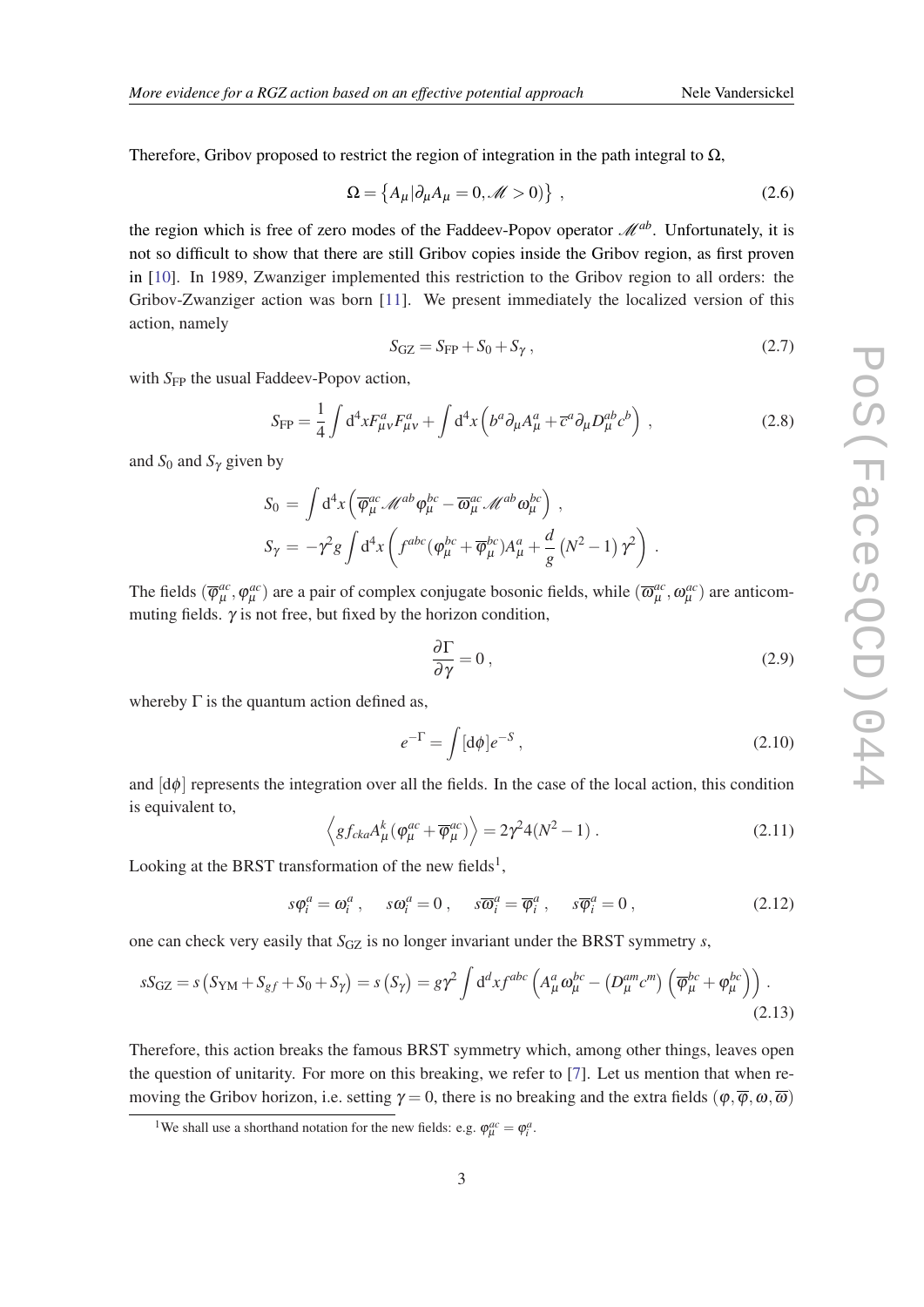<span id="page-3-0"></span>give rise to a BRST quartet and decouple from the theory. It is remarkable that the breaking of the BRST does not spoil the renormalizability of the GZ action, due to the soft nature of the breaking.

Let us have a look at the ghost and gluon propagators predicted by the Gribov-Zwanziger model [[9](#page-7-0), [11,](#page-7-0) [12,](#page-7-0) [13\]](#page-7-0). Firstly, the gluon propagator is positivity violating, infrared suppressed and vanishing at zero momentum. E.g. the tree level gluon propagator is given by,

$$
\langle A^a_\mu(p) A^b_\nu(-p) \rangle = \delta^{ab} \left( \delta_{\mu\nu} - \frac{p_\mu p_\nu}{p^2} \right) \underbrace{\frac{p^2}{p^4 + 2g^2 N \gamma^4}}_{D(p)},\tag{2.14}
$$

whereby also at higher loops, the gluon propagator becomes zero at zero momentum [\[13](#page-7-0)]. Secondly, the ghost propagator is enhanced at zero momentum,

$$
\lim_{k \to 0} G(k^2) \sim \frac{1}{k^4} \,,
$$
\n(2.15)

which has also been explicitly checked up to two loops, [[12,](#page-7-0) [13](#page-7-0)]. However, both results do not seem to agree with the lattice results, see [[1](#page-7-0), [14\]](#page-7-0).

## 3. Refining the Gribov-Zwanziger action

As the horizon condition [\(2.11](#page-2-0)) is equivalent with a dimension two condensate, it would appear naturally that other such condensates could appear in the Gribov-Zwanziger approach. In [\[7\]](#page-7-0), we have investigated the following two condensates,  $\langle A^2 \rangle$  and  $\langle \overline{\phi}_i^a \phi_i^a - \overline{\omega}_i^a \omega_i^a \rangle$ , which gave rise to the refined Gribov-Zwanziger action,

$$
S_{\rm RGZ} = S_{\rm GZ} + \int d^4x \left( \frac{1}{2} m^2 A^a_\mu A^a_\mu - M^2 (\overline{\varphi}^a_i \varphi^a_i - \overline{\omega}^a_i \omega^a_i) \right) \,. \tag{3.1}
$$

The masses  $m^2$  and  $M^2$  associated with the condensates have a dynamical origin.

The propagators of the refined action display a different behavior now. Firstly, the gluon propagator remains infrared suppressed and positivity violating, but does not vanish anymore at zero momentum. At tree level it is given by

$$
D(p^2) = \frac{p^2 + M^2}{p^4 + (M^2 + m^2)p^2 + 2g^2N\gamma^4 + M^2m^2},
$$
\n(3.2)

and it remains non zero at higher loop order [\[8\]](#page-7-0). Secondly, the ghost propagator behaves  $\propto 1/k^2$ and is thus not enhanced anymore. The behavior of the propagators is in qualitative agreement with the lattice data of [\[1,](#page-7-0) [14\]](#page-7-0). For some quantitative numbers, we refer to [[6](#page-7-0)], whereby the tree level gluon propagator (3.2) was fitted to the lattice data. The following estimates were found,

$$
m^{2} \approx -1.78 \text{ GeV}^{2},
$$
  
\n
$$
M^{2} \approx 2.14 \text{ GeV}^{2},
$$
  
\n
$$
\lambda^{4} \approx 0.26 \text{ GeV}^{4}
$$
  
\n
$$
D(0) \approx 8.2 \text{ GeV}^{2},
$$
  
\n
$$
g^{2}A^{2}\rangle_{\mu=10 \text{ GeV}} \approx 3 \text{ GeV}^{2},
$$
\n(3.3)

 $\langle$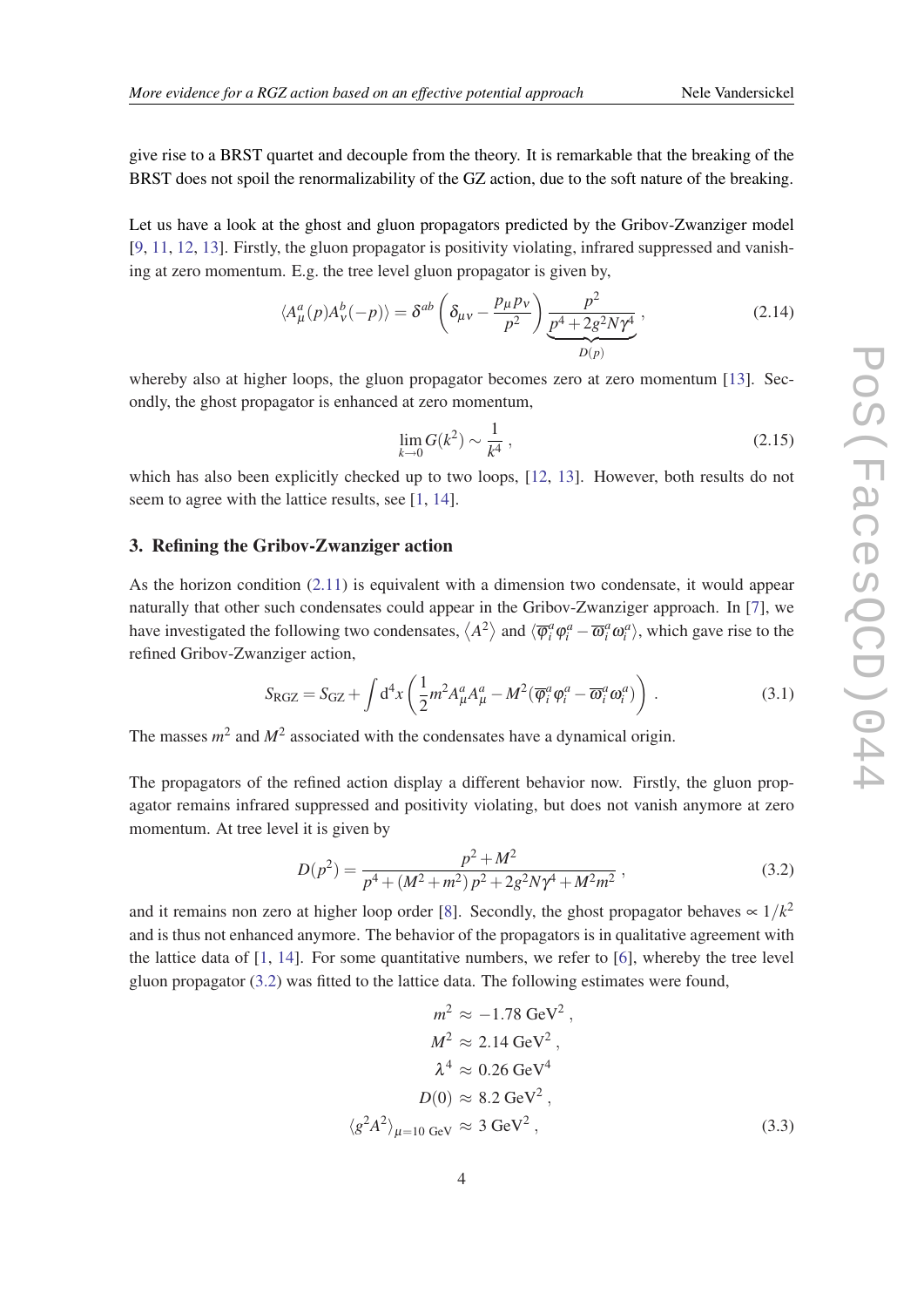in association with a very good quality of the fit, and with the value of  $\langle g^2 A^2 \rangle$  in the ballpark of other estimates from different approaches [\[16](#page-7-0), [17](#page-7-0)] .

#### 4. A further refining of the GZ action

So far, the main ingredient in the refining of the GZ action was the inclusion of a dimension 2 condensate for which the corresponding operator is BRST invariant, namely  $\overline{\varphi}_i^a \varphi_i^a - \overline{\omega}_i^a \omega_i^a =$  $s(\overline{\omega}_i^a \varphi_i^a)$ . However, as we have explained, the GZ action breaks the BRST symmetry, so there is no reason to only investigate this  $d = 2$  BRST invariant operator. In fact, not only are there more possible condensates which can be present, we shall also split the operator  $\overline{\varphi}_i^a \varphi_i^a - \overline{\omega}_i^a \omega_i^a$  into two separate pieces. All possible renormalizable  $d = 2$  operators  $\mathcal{O}_i$  in the GZ action, which have ghost number zero, are given by

$$
\mathcal{O}_i = \{A^a_\mu A^a_\mu, \varphi^a_i \varphi^a_i, \varphi^a_i \overline{\varphi}^a_i, \overline{\varphi}^a_i \overline{\varphi}^a_i, \overline{\omega}^a_i \omega^a_i\}.
$$
\n(4.1)

We choose to only investigate operators for which both color and Lorentz indices are fully contracted, e.g. like  $\varphi_i^a \overline{\varphi}_i^a = \varphi_\mu^{ac} \overline{\varphi}_\mu^{ac}$  $_{\mu}^{ac}$ . However, as one can find in [\[15](#page-7-0)], there are other possibilities to combine the color indices. If one wants to be absolutely complete, one would have to take into account all possible color contractions. Unfortunately, doing this would be hopelessly complicated and we hope that we have captured the mayor physics by taking only one color combination. However, in principle, different color combinations are possible.

We have added all the  $d = 2$  operators  $\mathcal{O}_i$  to the GZ action, and we have proven that this can be done in a renormalizable fashion [[18\]](#page-7-0). As there is no lowest order coupling of  $\omega$  and  $\overline{\omega}$  to the gluon sector, for the calculation of the effective action, we shall not take this condensate into account. The enlarged action is then given by

$$
\Sigma_{\text{CGZ}} = S_{\text{GZ}} + \int d^4x \left[ Q \overline{\varphi}_i^a \varphi_i^a + \frac{1}{2} \tau A_\mu^a A_\mu^a - \frac{1}{2} \zeta \tau^2 - \alpha Q Q - \chi Q \tau \right] + \int d^4x \left[ \frac{1}{2} \overline{G} \overline{\varphi}_i^a \overline{\varphi}_i^a + \frac{1}{2} G \varphi_i^a \varphi_i^a + \rho G \overline{G} \right],
$$
(4.2)

whereby Q,  $\tau$ , G and  $\overline{G}$  are the new sources coupled to the relevant operators, while  $\zeta$ ,  $\alpha$ ,  $\chi$  and  $\rho$  are the dimensionless LCO parameters of the quadratic terms in the sources which are needed to account for the divergences present in the correlation functions like  $\langle \mathcal{O}_i(k)\mathcal{O}_i(-k)\rangle$ , with  $\mathcal{O}_i$  one of the operators given in expression (6.1), see [[19\]](#page-7-0). This action is multiplicative renormalizable, however, the renormalization is non-trivial. Due to mixing of the sources *Q* and τ, the renormalization requires some effort [\[18](#page-7-0)].

Let us again discuss the propagators. The gluon propagator becomes slightly more complicated, although remains infrared suppressed and non-zero at zero momentum. The tree level expression is given by

$$
D(p^2) = \frac{\left(M^2 + p^2\right)^2 - \rho \rho^{\dagger}}{M^4 p^2 + p^6 + M^2 \left(2p^4 + \lambda^4\right) - \lambda^4 \frac{\left(p + \rho^{\dagger}\right)}{2} + m^2 \left(\left(M^2 + p^2\right)^2 - \rho \rho^{\dagger}\right) + p^2 (\lambda^4 - \rho \rho^{\dagger})}
$$
\n(4.3)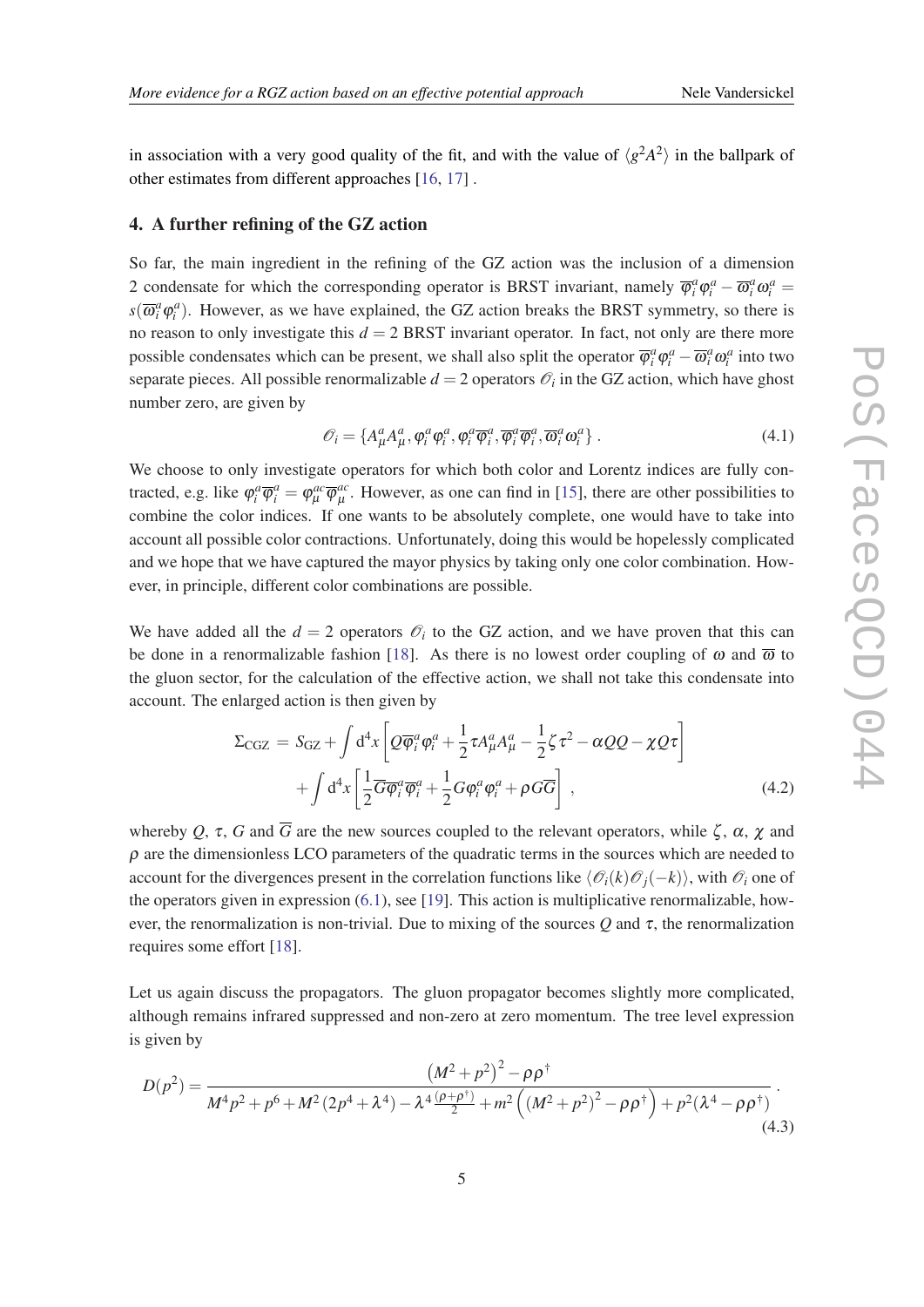<span id="page-5-0"></span>Notice that this propagator reduces to the form of the RGZ propagator ([3.2\)](#page-3-0) in the case that  $\rho = \rho^{\dagger}$ ,

$$
D(p^2) = \frac{M^2 + p^2 + \rho}{p^4 + M^2 p^2 + p^2 (\rho + m^2) + m^2 (M^2 + \rho) + \lambda^4},
$$
\n(4.4)

Comparison with existing lattice data shall determine whether this is the case or not. Secondly, the ghost propagator remains not enhanced, similar to the previous section.

### 5. The effective action

Fortunately, we shall be able to calculate the effective action at lowest order. For this, we shall follow the local composite operator (LCO) formalism developed in [[19,](#page-7-0) [20\]](#page-7-0). In fact, it is interesting to notice that before is was not possible to apply the LCO formalism due to the specific form of the operator  $\overline{\varphi}_i^a \varphi_i^a - \overline{\omega}_i^a \omega_i^a$ , as we were not able to perform a Hubbard Stratonovich transformation to find the effective action<sup>2</sup>. However, by splitting this operator as we did, it is possible to apply the LCO formalism. After a long analysis, we were able to calculate the effective action[\[18](#page-7-0)],

$$
\Gamma^{(1)} = \frac{(N^2 - 1)^2}{16\pi^2} \Big[ (M^2 - \sqrt{\rho \rho^{\dagger}})^2 \ln \frac{M^2 - \sqrt{\rho \rho^{\dagger}}}{\overline{\mu}^2} + (M^2 + \sqrt{\rho \rho^{\dagger}})^2 \ln \frac{M^2 + \sqrt{\rho \rho^{\dagger}}}{\overline{\mu}^2} \n-2(M^2 + \rho \rho^{\dagger}) \Big] + \frac{3(N^2 - 1)}{64\pi^2} \Big[ -\frac{5}{6} (m^4 - 2\lambda^4) + y_1^2 \ln \frac{(-y_1)}{\overline{\mu}} + y_2^2 \ln \frac{(-y_2)}{\overline{\mu}} + y_3^2 \ln \frac{(-y_3)}{\overline{\mu}} \n-y_4^2 \ln \frac{(-y_4)}{\overline{\mu}} - y_5^2 \ln \frac{(-y_5)}{\overline{\mu}} \Big] - 2(N^2 - 1) \frac{\lambda^4}{Ng^2} + \frac{3}{2} \frac{\lambda^4}{32\pi^2} (N^2 - 1) \n+ \frac{1}{2} \frac{48(N^2 - 1)^2}{53N} \Big( 1 - Ng^2 \frac{53}{24} \frac{\rho_1}{(N^2 - 1)^2} \Big) \frac{\rho \rho^{\dagger}}{g^2} \n+ \frac{9}{13} \frac{N^2 - 1}{N} \frac{m^4}{2g^2} - \frac{24}{35} \frac{(N^2 - 1)^2}{N} \frac{M^4}{g^2} - \frac{161}{52} \frac{N^2 - 1}{16\pi^2} \frac{m^4}{2} - M^4 \alpha_1 + M^2 m^2 \chi_1.
$$
\n(5.1)

whereby  $y_1$ ,  $y_2$  and  $y_3$  are the solutions of the equation  $y^3 + (m^2 + 2M^2)y^2 + (\lambda^4 + M^4 - \rho \rho^{\dagger} +$  $(2M^2m^2)y + M^2\lambda^4 + 1/2(\rho + \rho^{\dagger})\lambda^4 + M^4m^2 - m^2\rho\rho^{\dagger} = 0$  and  $y_4$  and  $y_5$  of the equation  $y^2 + 2M^2y + 1/2\rho^2$  $M^4 - \rho \rho^{\dagger} = 0$ . It is not only necessary to calculate all the one loop diagrams of the theory, also some two loop information is needed in order to determine the one loop effective action [[19,](#page-7-0) [20\]](#page-7-0). However, this remains for future work, so we have parameterized the unknown information into the three constants  $\rho_1$ ,  $\alpha_1$  and  $\chi_1$ .

In order for the condensates to be indeed present, we have to show that the minimum of the effective action requires a non zero value at least for one of the condensates  $\langle \overline{\phi}\phi \rangle$ ,  $\langle \phi\phi \rangle$  or  $\langle \phi\overline{\phi} \rangle$ . In order to show this, let us simplify the effective action by setting  $\rho = \rho^{\dagger} = 0$ . This is equivalent with not considering the condensates  $\langle \overline{\phi\phi} \rangle$  and  $\langle \phi\phi \rangle$  and only taking  $\langle \phi\overline{\phi} \rangle$  into account. We remind the reader that already a non zero value of the condensate  $\langle \varphi \overline{\varphi} \rangle$  is already sufficient for  $D(0) \neq 0$ . In this case, the effective action becomes:

$$
\Gamma^{(1)} = \frac{(N^2 - 1)^2}{16\pi^2} \left[ 2M^4 \ln \frac{M^2}{\overline{\mu}^2} - 2M^2 \right] + \frac{3(N^2 - 1)}{64\pi^2} \left[ -\frac{5}{6} (m^4 - 2\lambda^4) + M^4 \ln \frac{(M^2)}{\overline{\mu}}
$$

<sup>&</sup>lt;sup>2</sup>More details on this will be provided in [\[18](#page-7-0)].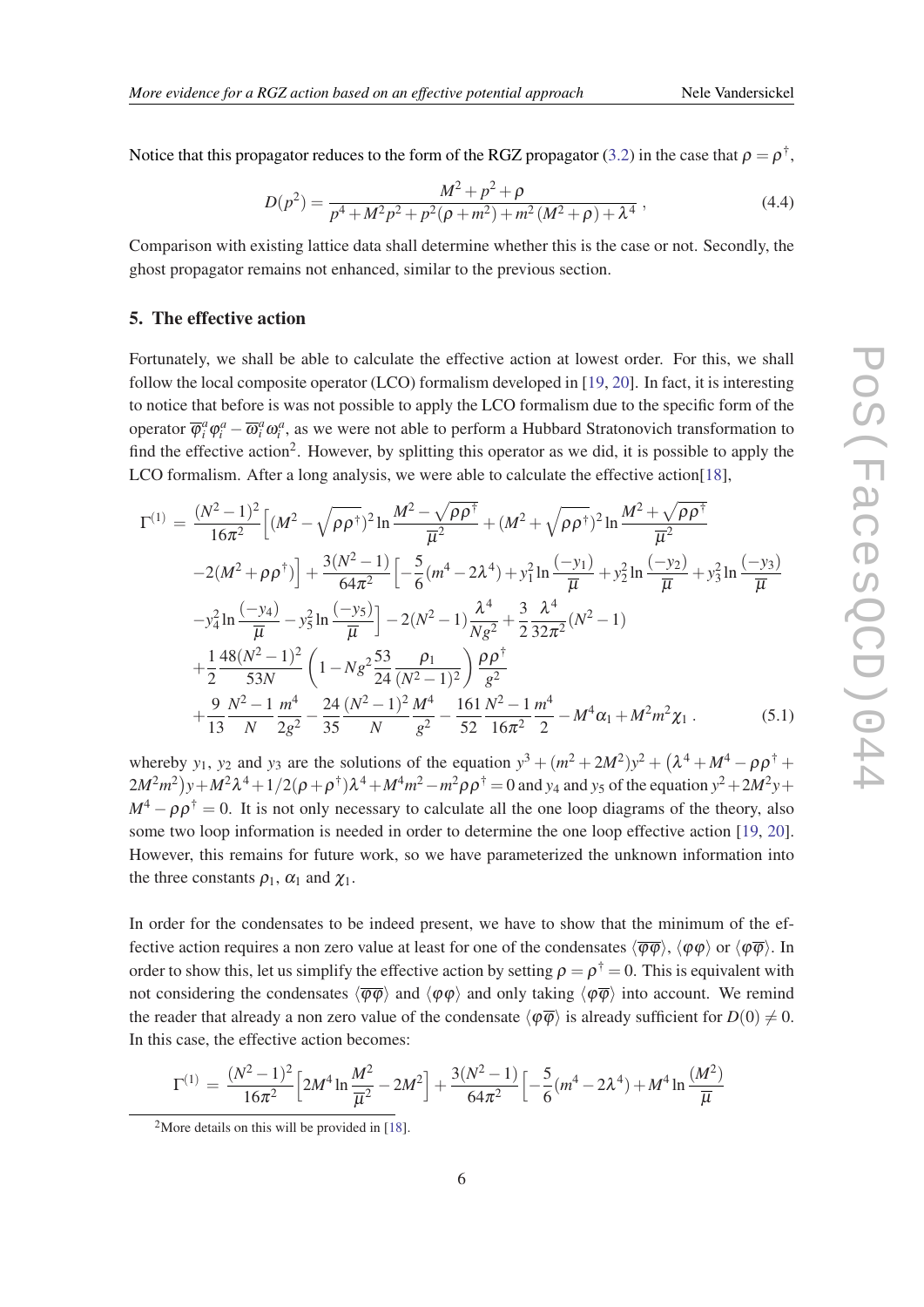$$
+y_2^2 \ln \frac{(-y_2)}{\overline{\mu}} + y_3^2 \ln \frac{(-y_3)}{\overline{\mu}} - 2M^4 \ln \frac{M^2}{\overline{\mu}}\bigg] - 2(N^2 - 1)\frac{\lambda^4}{Ng^2} + \frac{3}{2}\frac{\lambda^4}{32\pi^2}(N^2 - 1) + \frac{9}{13}\frac{N^2 - 1}{N}\frac{m^4}{2g^2} - \frac{24}{35}\frac{(N^2 - 1)^2}{N}\frac{M^4}{g^2} - \frac{161}{52}\frac{N^2 - 1}{16\pi^2}\frac{m^4}{2} - M^4\alpha_1 + M^2m^2\chi_1. \tag{5.2}
$$

whereby  $y_2$  and  $y_3$  are given by  $\frac{1}{2}(-m^2 - M^2 \pm \sqrt{2m^2 + 4m^2})$  $\left(m^4 - 2M^2m^2 + M^4 - 4\lambda^4\right).$ 

In order to find the minimum, we should derive this action w.r.t.  $m^2$  and  $M^2$  and put the equations equal to zero. In addition, we should also impose the horizon condition ([2.9](#page-2-0)). Therefore, we have the following three conditions,

$$
\frac{\partial \Gamma}{\partial M^2} = 0, \qquad \frac{\partial \Gamma}{\partial m^2} = 0, \qquad \frac{\partial \Gamma}{\partial \lambda^4} = 0, \qquad (5.3)
$$

which have to be solved for  $M^2$ ,  $m^2$  and  $\lambda^4$ . Unfortunately, it is impossible to solve these equations exactly due to the two unknown parameters  $\alpha_1$  and  $\chi_1$ . However, we can uncover if  $M^2 = 0$  can be a solution of the above expression. Looking at the three conditions, it is clear that we will obtain three equations with only two unknown parameters  $(m^2, \lambda^2)$ . Although one of these equations still contains the unknown constant parameter  $\chi_1$ , it is highly unlikely that this system of equations will have a solution for  $(m^2, \lambda^2)$ . We take this as an indication that the condensate  $\langle \overline{\varphi} \varphi \rangle$  is indeed present, thereby suggesting the dynamical transformation of GZ into a refined GZ.

#### 6. Conclusion

In this paper, we have made the refining of the GZ action more complete. We have shown that more *d* = 2 condensates are possible than the ones so far considered, i.e.  $\langle A^a_\mu A^a_\mu \rangle$  and  $\langle \overline{\varphi}^a_i \varphi^a_i - \overline{\omega}^a_i \omega^a_i \rangle$ . Moreover, as the GZ action breaks the BRST symmetry anyway, there is no reason to consider the operator  $\overline{\varphi}_i^a \varphi_i^a - \overline{\omega}_i^a \omega_i^a$  as a whole. In summary, we have taken the following operators into account to further refine the GZ action:

$$
\mathcal{O}_i = \{A^a_\mu A^a_\mu, \varphi^a_i \varphi^a_i, \varphi^a_i \overline{\varphi}^a_i, \overline{\varphi}^a_i \overline{\varphi}^a_i\},\tag{6.1}
$$

while not spoiling the renormalizability.

A second aim was to calculate the one loop effective action including all the condensates. We have succeeded in finding this effective action, see expression [\(5.1\)](#page-5-0), although there are still some unknown constants stemming from two loop diagrams. Though, we are able to show that it is very likely that the minimum of the effective potential requires a non zero value of the condensate  $\varphi_i^a \overline{\varphi}_i^a$ . This would prove the existence of a refined GZ action from a dynamical point of view.

#### Acknowledgments

We are grateful to D. Zwanziger for useful discussions. We would also like to thank all the participants of the workshop "The many faces of QCD" for interesting discussions. D. Dudal and